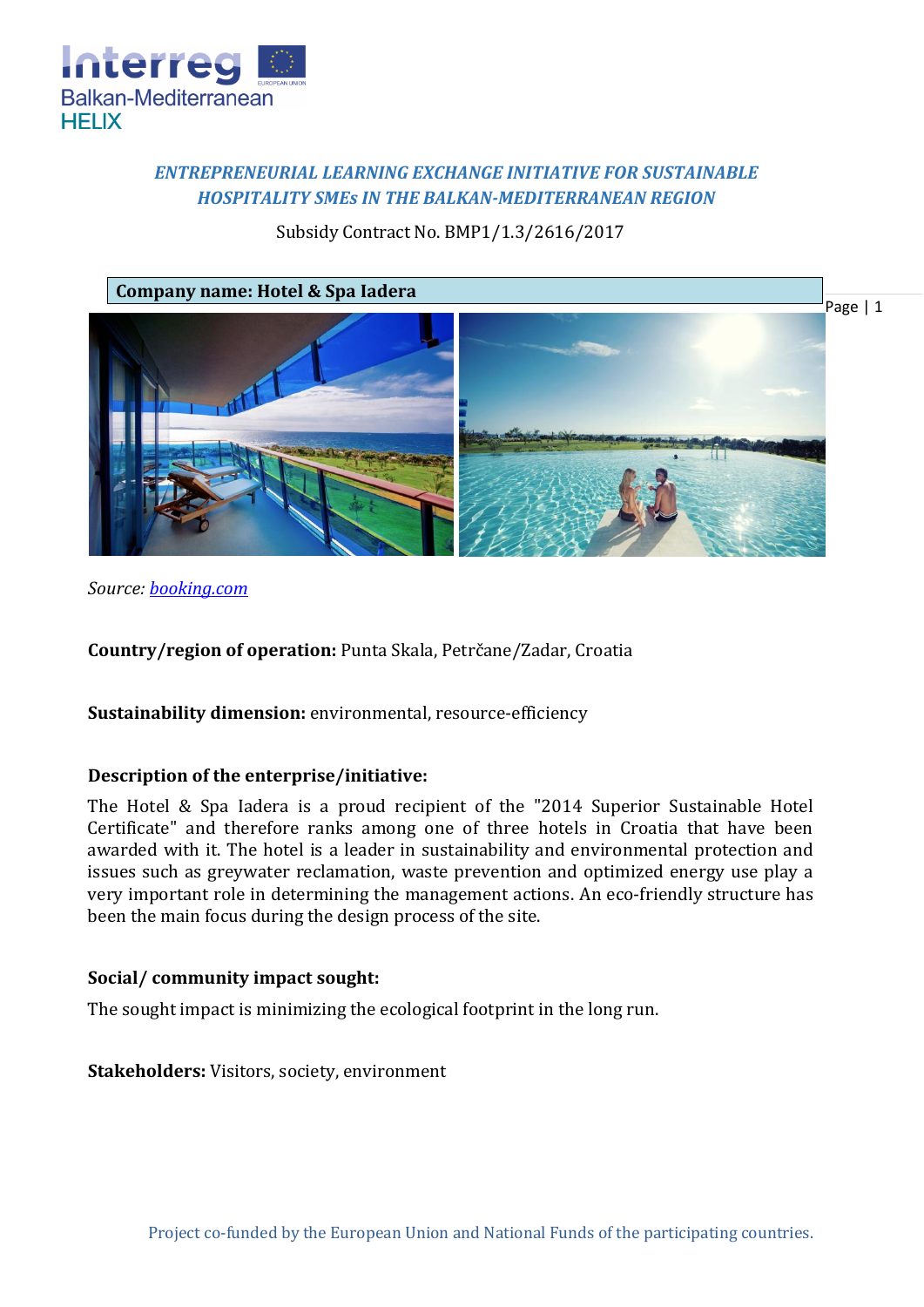

### **Approach applied**:

Installing a water treatment plant to supply the complex with the water needed for daily use on the holiday peninsula and generates energy for heating and cooling. In addition, a completely organic purification system helps for preserving the environment.

Water pump: Seawater is pumped out of the sea and into the plant at a constant temperature.

Page | 2

- Energy generation: The seawater is used for cooling (in the summer) and heating (in the winter) in the hotels and the apartment complex. This reduces the need for fossil fuels.
- Desalination system: Part of the seawater is desalinated using an osmosis system and can  $\bullet$ be used as drinking water. The remaining water is diverted back into the sea.
- Purification system: Wastewater is cleansed using a completely organic purification system and is stored with the collected rain water and the greywater from the swimming pools. The impotable water is then used for flushing toilets and for watering the gardens.

#### **Innovation applied:**

Except for the energy efficient technologies used, the resort is also free of cars except for on arrival and departure. Moreover the visitors can have a tour behind the scene. Under the guidance of a trained professional they can see the plant, technical rooms and other areas that are normally closed to the public.

#### **Social impact and business results achieved:**

Being car-free, sustainable, energy-efficient and green paradise offering five-star luxury accommodation and food, the hotel enjoys great popularity and high rates – 9.2 /booking.com/

#### **Financial situation / sustainability of the business model:**

The sustainability of the business model is ensured by the installations for water management and energy generation. The innovations and the models applied enable the luxury hotel to maintain high prices without suffering clients' reduction, on the contrary, it is quite difficult to get a room, because they are often sold out even during the winter.

**Key success factors:** High-quality, modern facilities, use of resource-efficient technologies for satisfaction of customers demand for environment-friendly but yet modern accommodation opportunities.

**Challenges and problems:** The high prices which restrict the number of the potential stakeholders is seen as a challenge since the hotel service should assure the correlation between the prices and the quality of services provided – a high-standard should be maintained.